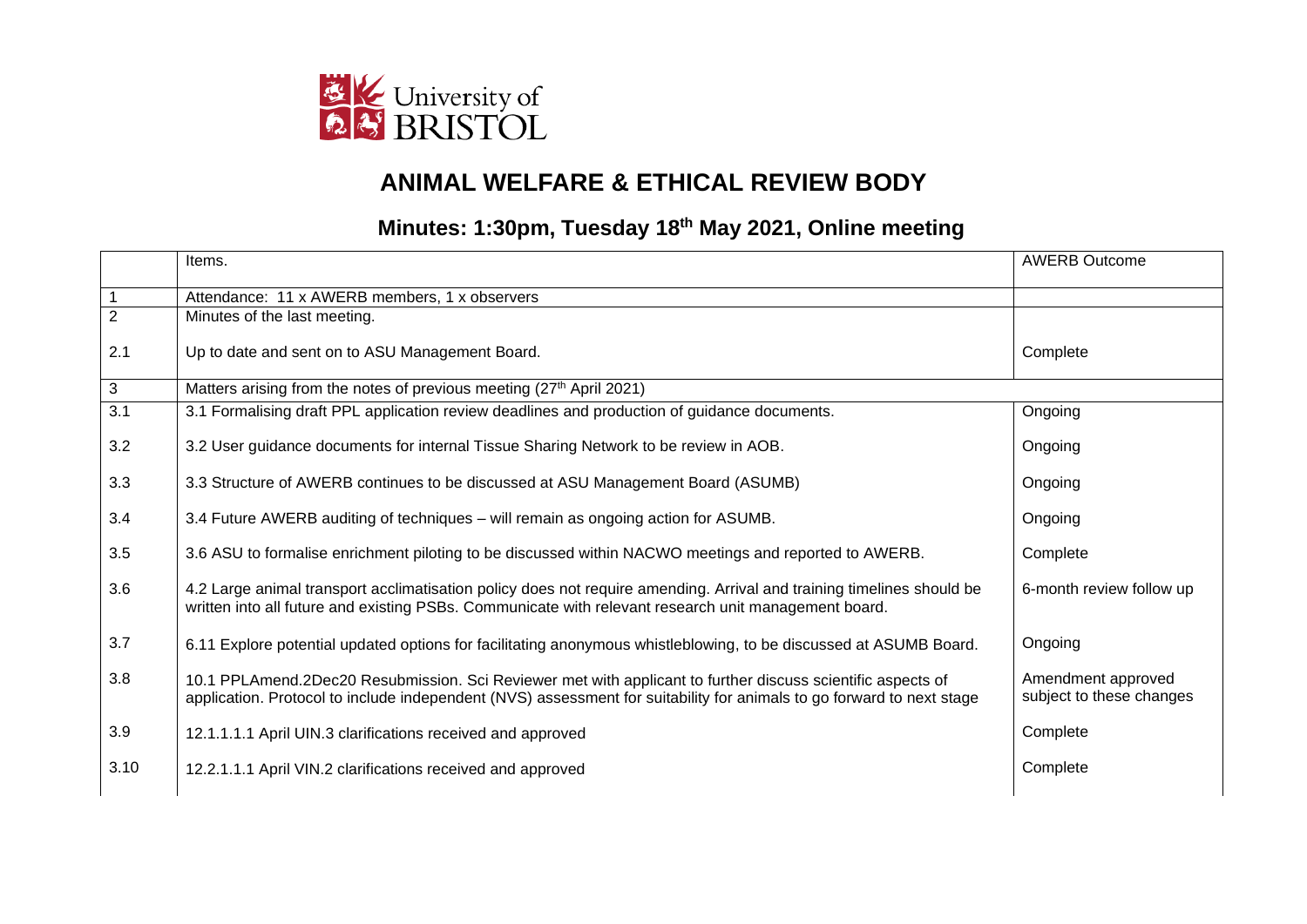| 3.11           | 2 x instances of user error, reported to Home Office.                                                                                                           | Complete |
|----------------|-----------------------------------------------------------------------------------------------------------------------------------------------------------------|----------|
| 4              | Chair's Report                                                                                                                                                  |          |
| 4.1            | (none)                                                                                                                                                          |          |
| 5              | NTCO Report.                                                                                                                                                    |          |
| 5.1            | May NTCO review. Mixture of CPD activities. Good number of observations present. Future reviews will include<br>assessment of refined rodent handling training. |          |
| 5.2            | ASU Access form has been updated to included info to clarify signature needs and evidence of mask fitting.                                                      |          |
| 5.3            | Licensee training course held                                                                                                                                   |          |
| 5.4            | 3Rs Symposium next week.                                                                                                                                        |          |
| 5.5            | Training and competency records checked for all PPL and PPL Amendment applicants.                                                                               |          |
| 6              | NIO Report.                                                                                                                                                     |          |
| 6.1            | Selection of relevant upcoming 3Rs webinars and CPD opportunities circulated to PPL holders, PIL holders and ASU<br>technicians.                                |          |
| 6.2            | Deputy NIO Attending and assisting lead NACWO in future NACWO meetings.                                                                                         |          |
| $\overline{7}$ | NVS Report.                                                                                                                                                     |          |
| 7.1            | Standard condition 18 Report, Amendment to PPL applied for to include adverse effect and prevent future instances.                                              | Complete |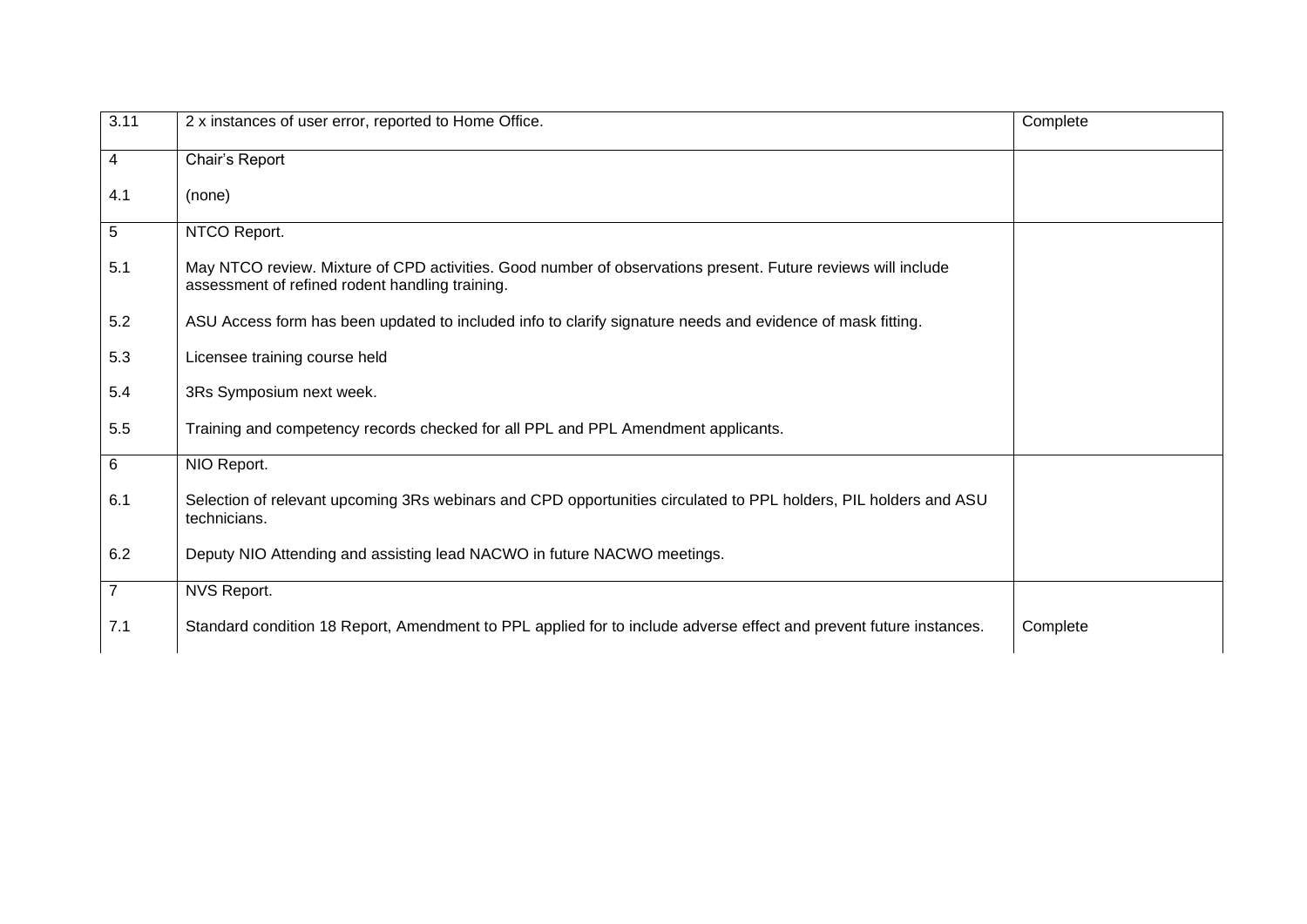| $\overline{8}$ | NACWO reports.                                                                                                                                                                                                                                                                                                                                                                                                                                                                                           |                     |
|----------------|----------------------------------------------------------------------------------------------------------------------------------------------------------------------------------------------------------------------------------------------------------------------------------------------------------------------------------------------------------------------------------------------------------------------------------------------------------------------------------------------------------|---------------------|
| 8.1            | Lead NACWO appointed for NACWO Team. Monthly NACWO meetings to be held to discuss welfare and enrichment.<br>Outcomes of NACWO meetings will be reported to AWERB via NACWO report.                                                                                                                                                                                                                                                                                                                      |                     |
| 8.2            | Tissue sharing currently being facilitated by NACWOs                                                                                                                                                                                                                                                                                                                                                                                                                                                     |                     |
| 8.3            | ASU Technician presenting at GW4 3Rs Symposium                                                                                                                                                                                                                                                                                                                                                                                                                                                           |                     |
| 8.4            | Encouragement from NACWOs led to researcher submissions of refinements to GW4 3Rs Symposium.                                                                                                                                                                                                                                                                                                                                                                                                             |                     |
| 8.5            | Increase in PSBs and activities across some units.                                                                                                                                                                                                                                                                                                                                                                                                                                                       |                     |
| 9              | Project Licences - New Applications.                                                                                                                                                                                                                                                                                                                                                                                                                                                                     |                     |
| 9.1            | PPL.1May21.                                                                                                                                                                                                                                                                                                                                                                                                                                                                                              | Approved subject to |
|                | Aims: To investigate the biology of the kidney to identify novel drug targets for the treatment of kidney disease                                                                                                                                                                                                                                                                                                                                                                                        | clarifications      |
|                | Harms: Primarily uses GAA mouse lines including some in combination with disease models to enable characterisation                                                                                                                                                                                                                                                                                                                                                                                       |                     |
|                | of both normal and pathological kidney function. Some likelihood of animals experiencing overt signs of disease but                                                                                                                                                                                                                                                                                                                                                                                      |                     |
|                | with well-defined endpoint to limit suffering. A large animal model included to facilitate translational studies.                                                                                                                                                                                                                                                                                                                                                                                        |                     |
|                | Benefits: The data generated will mainly be of benefit to the overall knowledge of kidney function and renal disease<br>with a focus on important cellular signalling pathways in the kidney and how they can be manipulated in a beneficial<br>manner to prevent or slow the progression of kidney disease. The planned research will generate new information on<br>how the kidney works, identify new drug targets, and assess the effectiveness of novel treatments at preventing kidney<br>disease. |                     |
|                | Discussion:                                                                                                                                                                                                                                                                                                                                                                                                                                                                                              |                     |
|                | Disease models and induction methods                                                                                                                                                                                                                                                                                                                                                                                                                                                                     |                     |
|                | Minimising adverse effects                                                                                                                                                                                                                                                                                                                                                                                                                                                                               |                     |
|                | Monitoring schedules and scoring                                                                                                                                                                                                                                                                                                                                                                                                                                                                         |                     |
|                | Refinements to use of metabolic cages                                                                                                                                                                                                                                                                                                                                                                                                                                                                    |                     |
|                | Sham surgery vs controls                                                                                                                                                                                                                                                                                                                                                                                                                                                                                 |                     |
|                | Animal numbers                                                                                                                                                                                                                                                                                                                                                                                                                                                                                           |                     |
|                | Drug administration                                                                                                                                                                                                                                                                                                                                                                                                                                                                                      |                     |
|                | <b>Handling refinements</b>                                                                                                                                                                                                                                                                                                                                                                                                                                                                              |                     |
| 10             | Project Licences - Amendments.                                                                                                                                                                                                                                                                                                                                                                                                                                                                           |                     |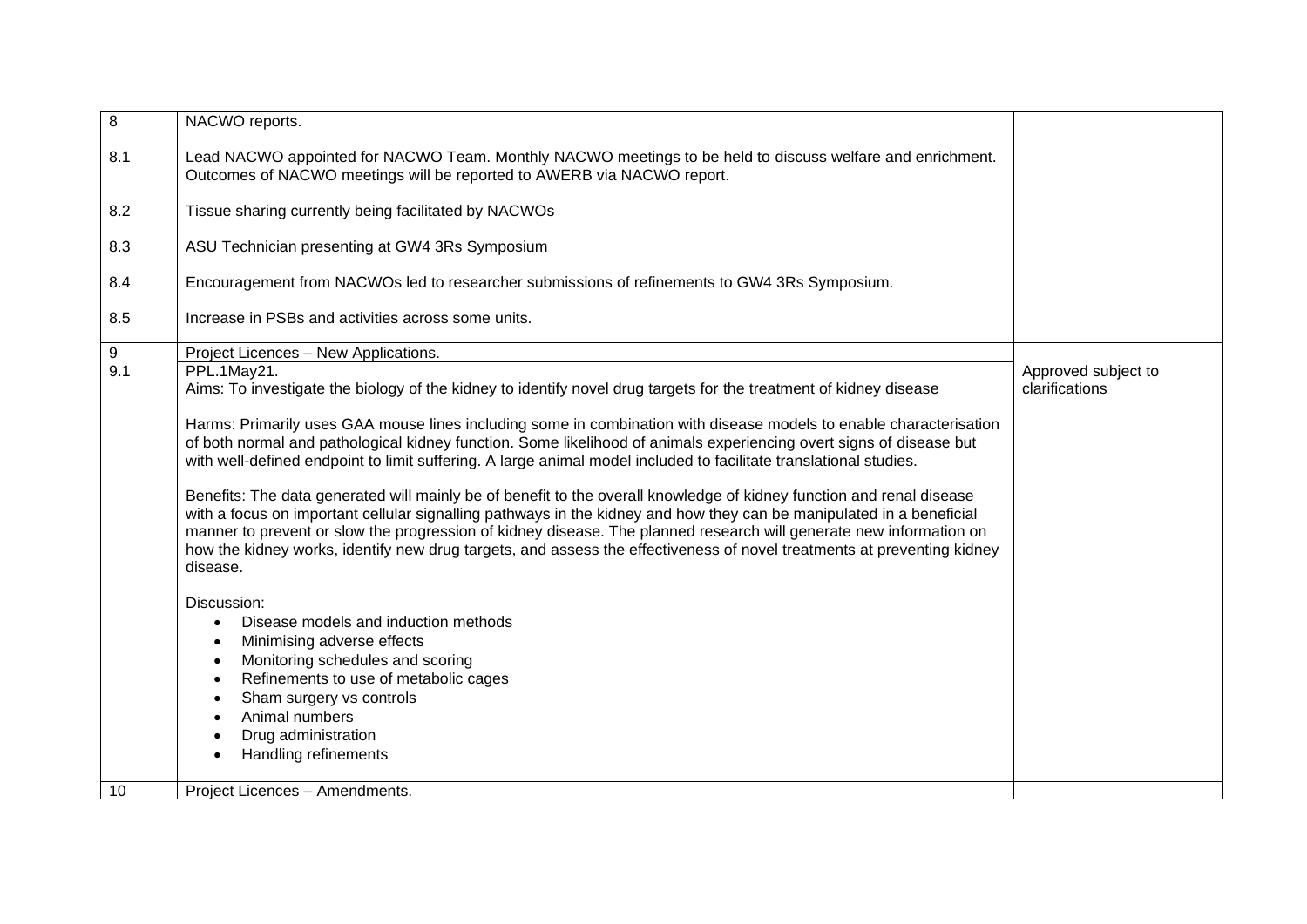| 10.1 | PPLAmend.1May21. Amendment to include short term postoperative recovery.                                                                                                                                                                                                                                                                                                                                           | Rejected at current stage.                                                                            |
|------|--------------------------------------------------------------------------------------------------------------------------------------------------------------------------------------------------------------------------------------------------------------------------------------------------------------------------------------------------------------------------------------------------------------------|-------------------------------------------------------------------------------------------------------|
|      | Discussion:<br><b>Translational benefit</b><br>Threshold criteria and monitoring parameters<br>Harm vs benefit on prolonged sedation<br>Scientific justification for waking<br>Ensure contingency present in PSB<br>$\bullet$<br>Monitoring requirements<br>Management of suffering<br>Animal numbers<br>Written response for Monday<br>CPD update<br>$\bullet$                                                    |                                                                                                       |
| 10.2 | PPLAmend.2May21 Amendment to include adverse effect and additional injection route.<br>Discussion:<br>Scientific justification required for additional injection route<br>Non-recovery procedure<br>Refinement to technique                                                                                                                                                                                        | Approved to include<br>adverse event. For further<br>amendment, scientific<br>justification required. |
| 10.3 | PPLAmend.3May21. Amendment to include new injury model<br>Discussion:<br>Clear scientific benefit<br>Clarity required for number of surgical steps<br>Typical experience required<br>$\bullet$<br>Justification of use of analgesic<br>Model refinement<br>Set timepoints required for manual expression of bladder frequency, especially overnight.<br>Catheterisation<br>Lack of clarity due to older PPL format | Not approved in current<br>form. Resubmission<br>required to full AWERB                               |
| 10.4 | PPLAmend.4May21. Minor wording amendment to include wider range of cell lines.                                                                                                                                                                                                                                                                                                                                     | Approved                                                                                              |
| 11   | <b>Project Licence Reviews</b>                                                                                                                                                                                                                                                                                                                                                                                     |                                                                                                       |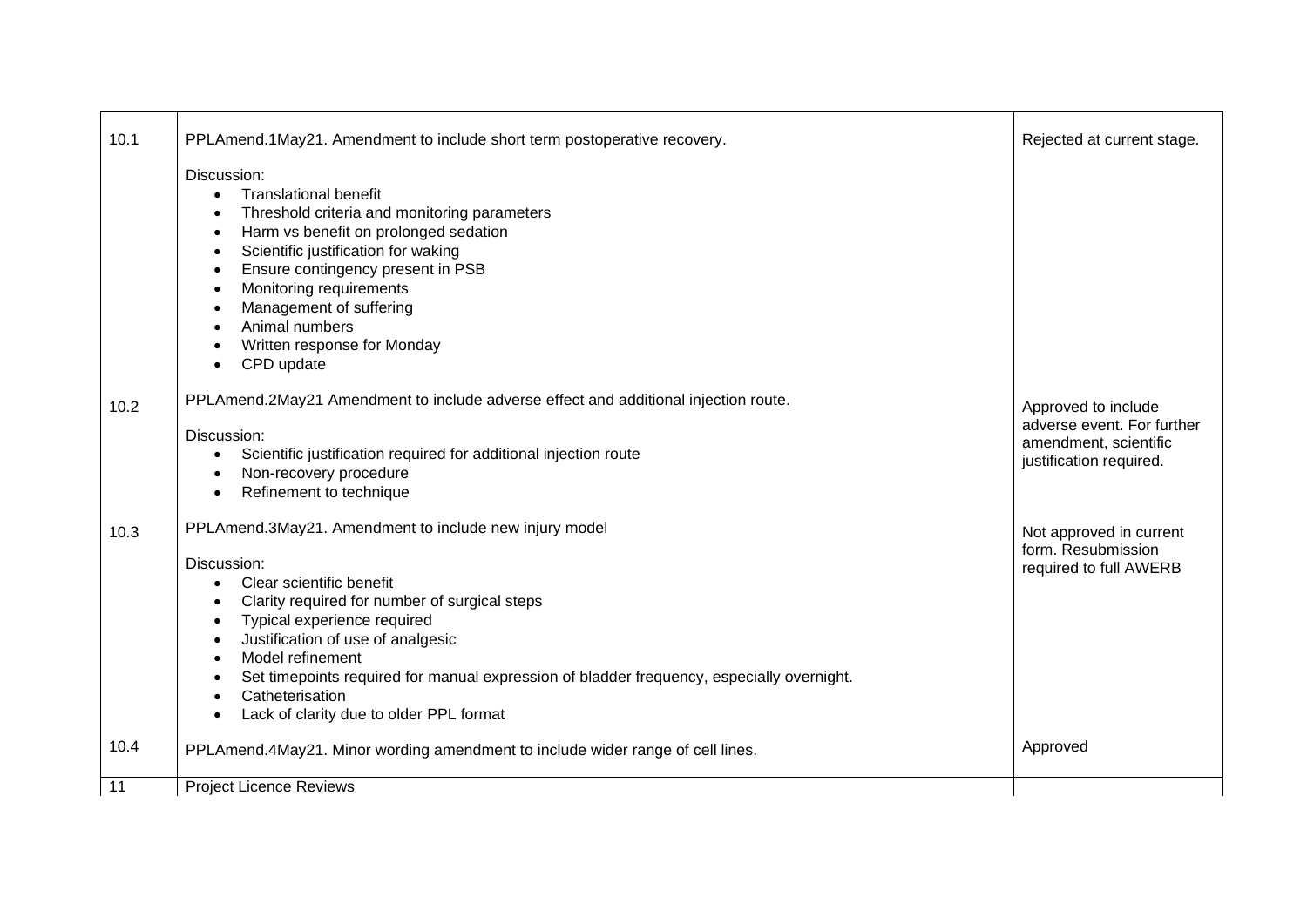| 11.1           | Mid Term Reviews.                                                                                           |                         |
|----------------|-------------------------------------------------------------------------------------------------------------|-------------------------|
| 11.1.1<br>11.2 | (none)<br>Home Office Retrospective Reviews.                                                                |                         |
|                | (None)                                                                                                      |                         |
| 11.3           | Final Reviews.                                                                                              |                         |
|                |                                                                                                             |                         |
| 11.3.1         | PPLFR.1May21                                                                                                | Approved subject to CPD |
|                | Licence transferred from another institution                                                                | record update           |
|                | Fewer animals than predicted due to relocation and COVID-19 pandemic<br>$\bullet$                           |                         |
|                | One Section 18 at previous institution<br>$\bullet$<br>CPD update required                                  |                         |
|                |                                                                                                             |                         |
| 12             | Report on Non-Regulated Projects UIN and VIN applications.                                                  |                         |
| 12.1           | Non-Regulated Projects - UINs                                                                               | Secretary to inform     |
|                |                                                                                                             |                         |
|                | Reviewed: UIN.1 & 2                                                                                         |                         |
|                | AWERB approved: UIN.1<br>AWERB approved pending clarifications: None                                        |                         |
|                | AWERB did not yet approve: UIN.2                                                                            |                         |
|                |                                                                                                             |                         |
| 12.1.1         | UINs to note: (None)                                                                                        |                         |
| 12.1.1.1       | UIN.2: Schedule 1 methods listed are incorrect. Contact NVS to discuss appropriate methods. Address 3Rs and |                         |
|                | explain sample size calculation.                                                                            |                         |
|                |                                                                                                             |                         |
| 12.2           | Non-Regulated Projects - VINs.                                                                              | Secretary to inform     |
|                | Reviewed: VIN.1                                                                                             |                         |
|                | AWERB approved: VIN.1                                                                                       |                         |
|                | AWERB approved pending clarifications: None                                                                 |                         |
|                | AWERB did not yet approved: None.                                                                           |                         |
|                |                                                                                                             |                         |
| 12.2.1         | VINs to note:                                                                                               |                         |
| 12.2.1.1       | (None)                                                                                                      |                         |
|                |                                                                                                             |                         |